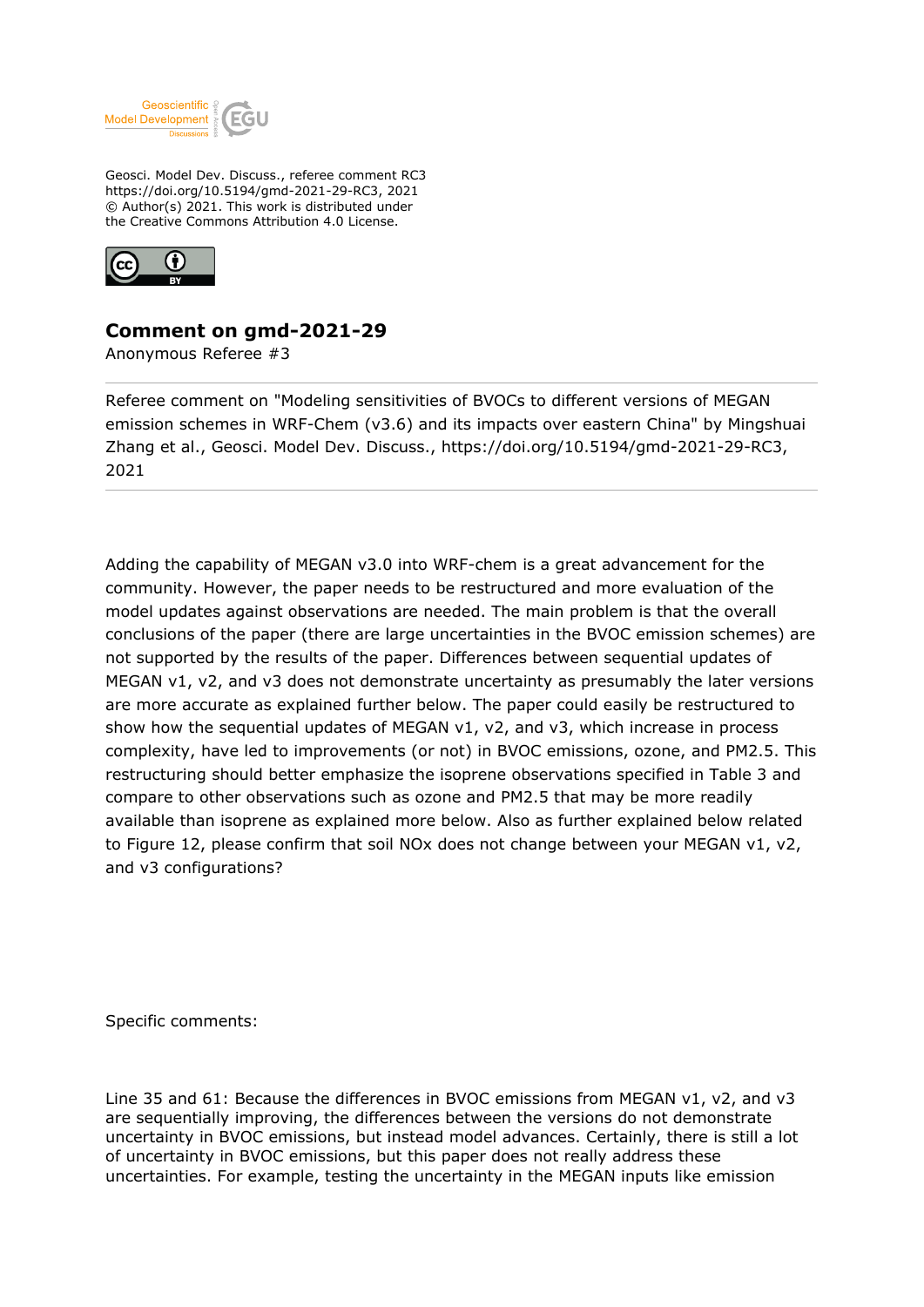factors and vegetation types or comparing MEGAN to an entirely different BVOC emission scheme would be a way to evaluate uncertainty, but comparing MEGAN to older versions of itself without a more thorough comparison against observations than that provided in this work is not an appropriate way to demonstrate uncertainty.

Line 153, Please add a reference for MEGAN v3.0 here.

Line 211: Please be very clear in this section how your version of MEGAN v2.0 differs from the released version. For example, state what is available in the released version and then specify which options you use or adjust in this work.

Line 243: Is there an estimate on the uncertainty on this alpha value? Some sensitivity tests showing the range of possibilities of this alpha value and its impact on isoprene would demonstrate existing uncertainty in BVOC emission schemes.

Line 262: It appears this VEG-2015 is a land cover map calculated in this work. Has this or a similar approach been used in other papers even if for different regions of the world or for different models? If so, please reference them. If not, please include more references on the advantages to using this new approach to make it clearer to the reader, which land cover type is better.

Figure 4: Why is v2.0 here not separated by land cover type like v1.0 and v3.0 in this figure? And which land cover type is used here for v2.0?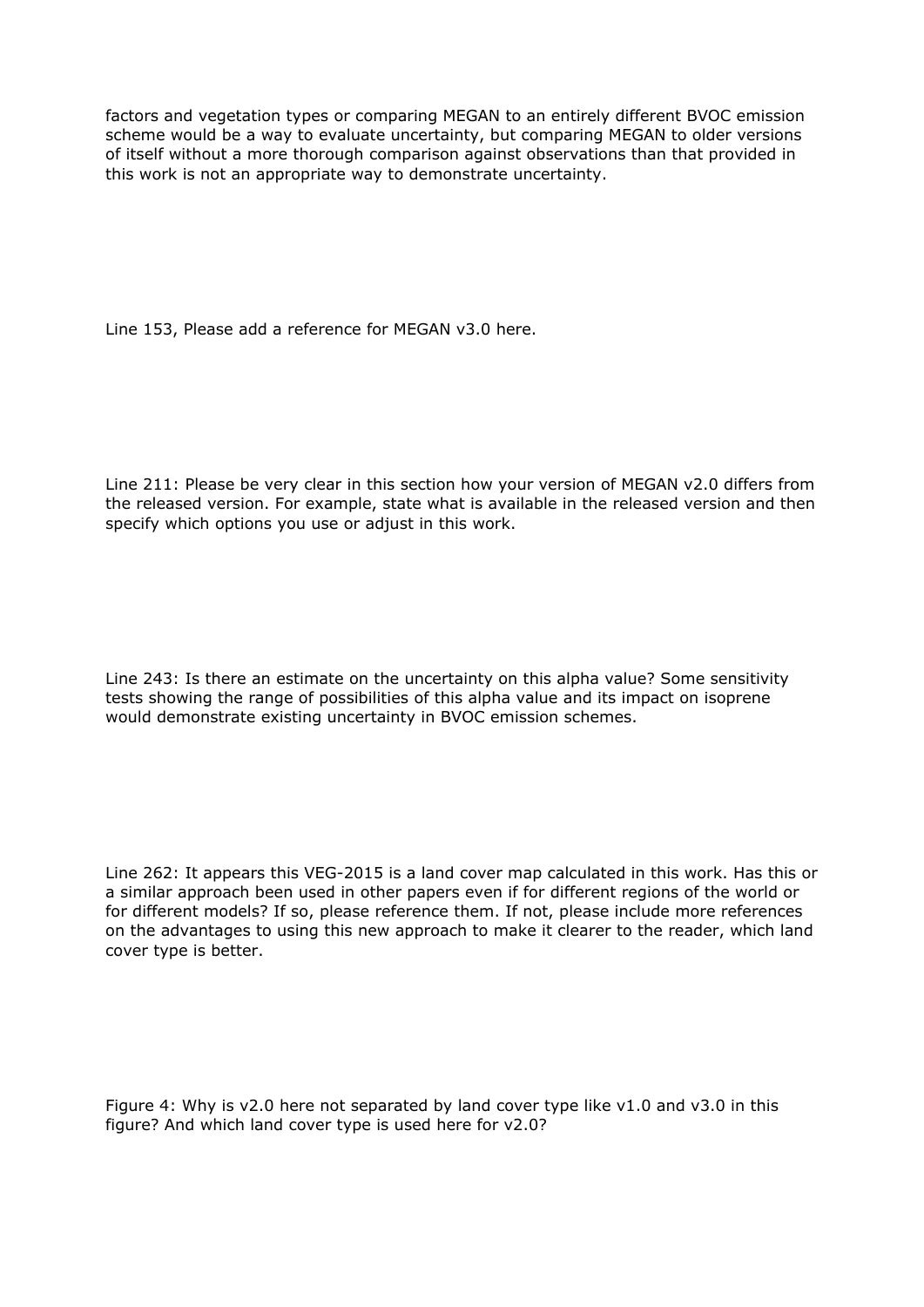Figure 5: For clarity, please list what PFT-1, -4, and -6 refer to in the figure or figure caption.

Line 414: Which MEGAN versions do you mean by "current versions of MEGAN"

Line 449: This section is quite interesting and demonstrates important improvements to MEGAN v3.0 versus v2.0 and why future model simulations should move to MEGANv3.0. Seems like these advances and results should be highlighted more clearly in the overall conclusions.

Line 507: Please provide references here. From Figure 10, the formaldehyde concentration looks to be quite different between the MEGAN versions especially in the northern part of the domain. These are not large enough differences to see on a satellite? Plotting formaldehyde from anthropogenic VOC emissions here would be useful to fully explain this.

Table 3: Please provide significantly more detail about the observations listed in Table 3. For example, are these observations averaged over some time period? Is the averaging in the model and observations the same? When (year, season, month) were the observations collected? If the time was different than the model runs, how would this impact the comparison? For the first observation, this is no reference listed. Please add more info about where this data came from.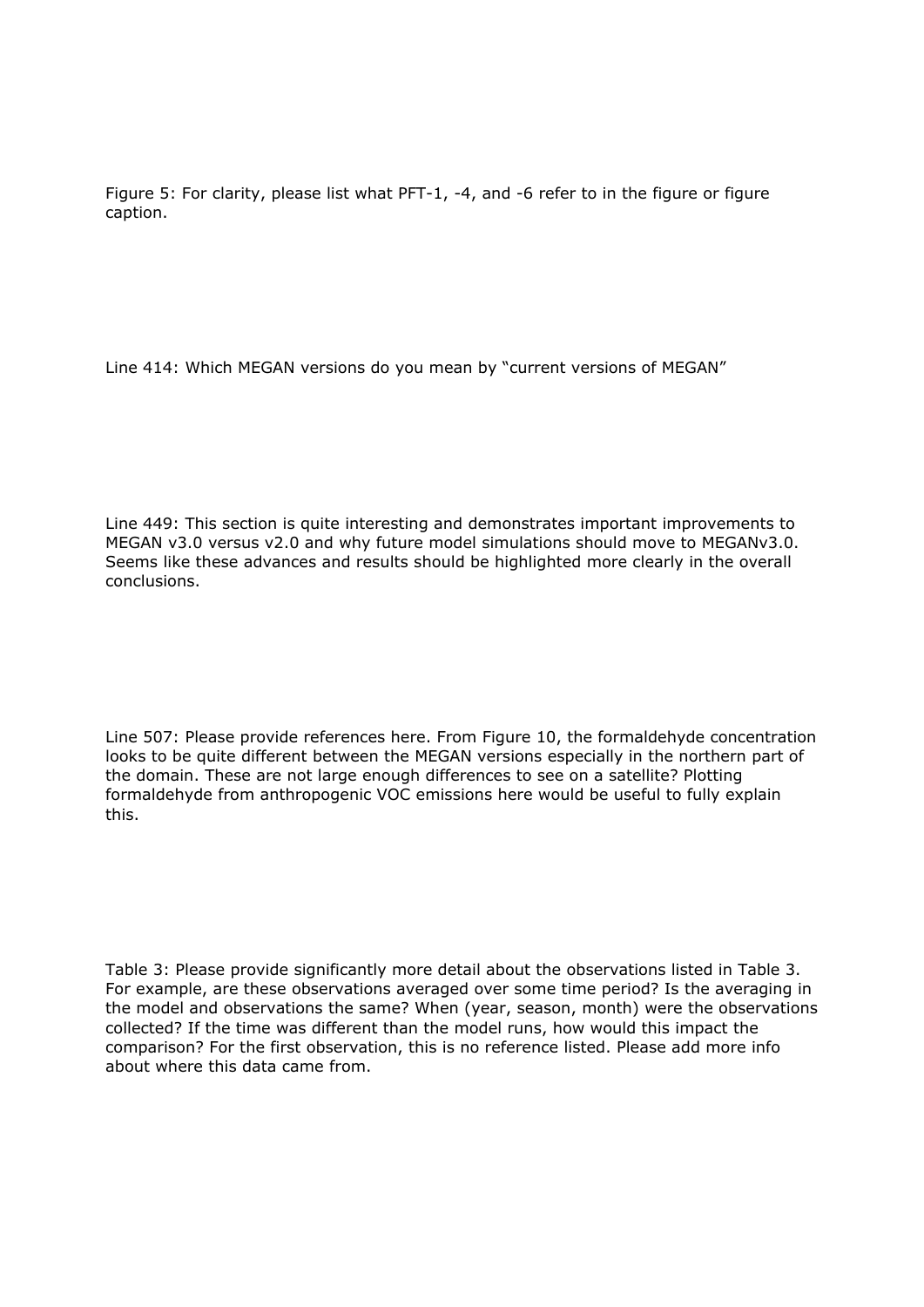Line 533: Please explain in more detail how you got these biogenic VOC and biogenic formaldehyde values. Did you run the model without anthropogenic VOC emissions or without anthropogenic VOC and NOx emissions or did you use a tag for formaldehyde production from biogenic VOCs? This is important to describe as anthropogenic NOx will impact the production rate of formaldehyde from BVOC emissions.

Line 535: Adding similar plots of the total VOC and total formaldehyde would make it clearer that BVOCs contribute significantly to total VOCs over East China. This statement is contradictory to your statement previously for why you could not use satellite formaldehyde to evaluate the changes in BVOC emissions, please explain further.

Figure 11: These are large differences in surface ozone. Please describe more what is meant by "ozone due to biogenic emissions" is this the ozone value for the simulation with all emissions on minus that without anthropogenic emissions? And in the simulation without anthropogenic emissions does this include removing NOx and VOC emissions? Because the combination of anthropogenic NOx and biogenic VOCs leads to ozone production. It is important to be very clear here what you mean by ozone due to biogenic emissions. Is this biogenic VOCs only or is this biogenic VOCs and anthropogenic NOx? Most of the model domain is maxed out in MEGAN v3.0 please increase the range of this color bar. Also given the large impact these MEGAN inventories have on surface ozone and possibly surface PM2.5 through SOA formation, comparisons against surface ozone and PM2.5 observations would be useful for evaluating the updates to the model. Since there are not a lot of isoprene measurements available, evaluating ozone and PM2.5 is a good second choice.

Line 568 and Figure 12: Does soil NOx change at all in these simulations between MEGAN v1.0, v2.0, and v3.0 or do you turn soil NOx off in these simulations? The differences in Figure 12 look more like differences in soil NOx than changes in the NOx lifetime? If soil NOx is different between these simulations, please calculate the total soil NOx emitted and make sure the values seem reasonable compared to other studies.

Line 644: I do not agree that differences in BVOC emissions calculated by MEGAN v3.0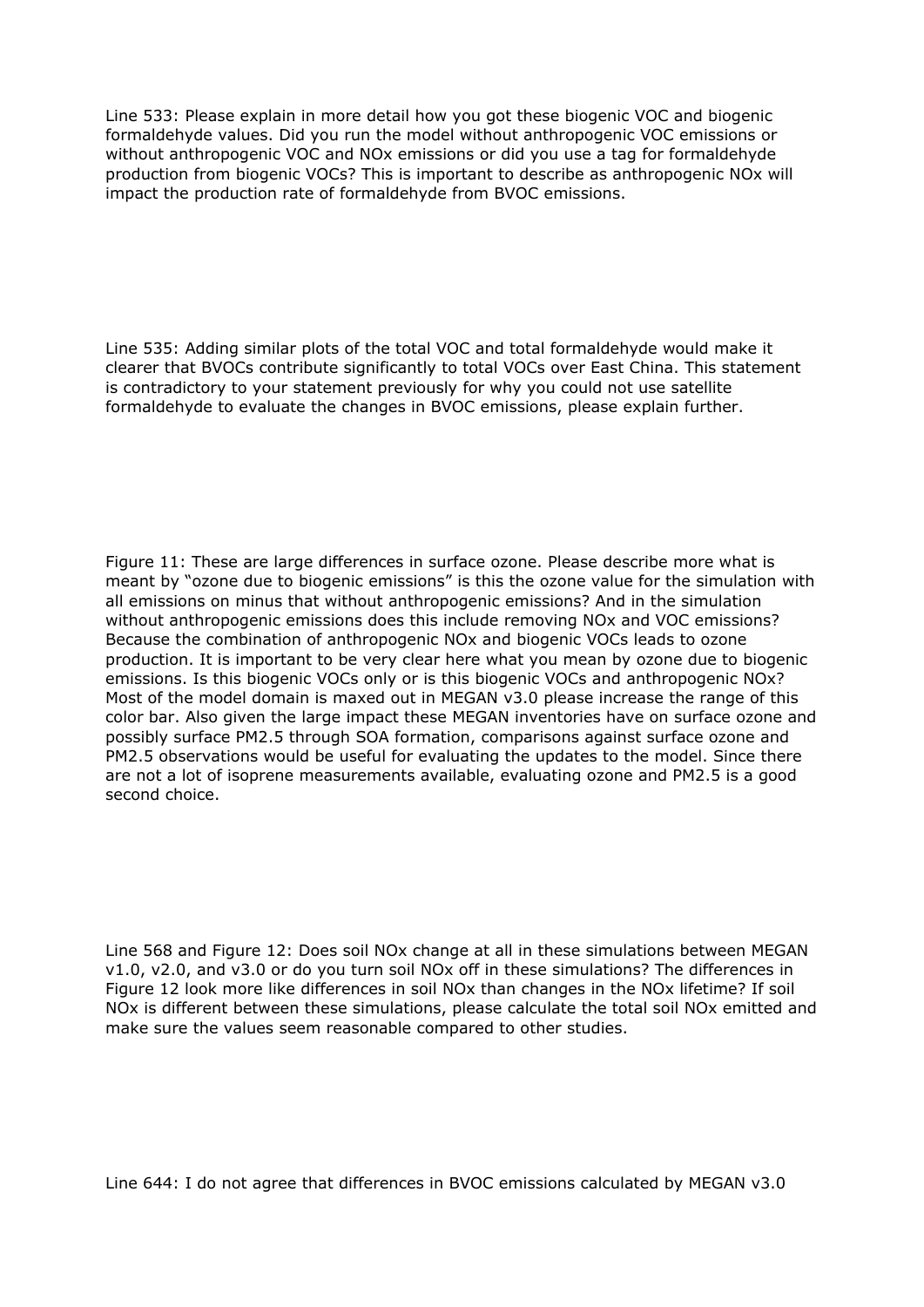compared to older versions of MEGAN especially very old versions like v1.0 that are not used in any current model demonstrates uncertainty. See first comment. Restructuring this paper toward evaluating the differences in the MEGAN versions and determining whether MEGAN v3.0 improves (or not) model performance of BVOCs, ozone, and PM2.5 would be more useful.

Technical corrections:

-In key point 4, do you mean "is sensitive to the MEGAN version"?

-Line 39 "coupled in the model"

-Line 39, do you mean "chemical processes" and I would restructure this sentence to be clearer.

-Line 74 "VOCs play"

-Line 97 "the impact of BVOCs on air pollutants" or rephrase in another way

-Line 150 "to investigate"

-Line 194 "loss and production"

-Line 263 "over all of China"

-Line 309 Remove extra spaces and "emissions are"

-Line 311: "More details"